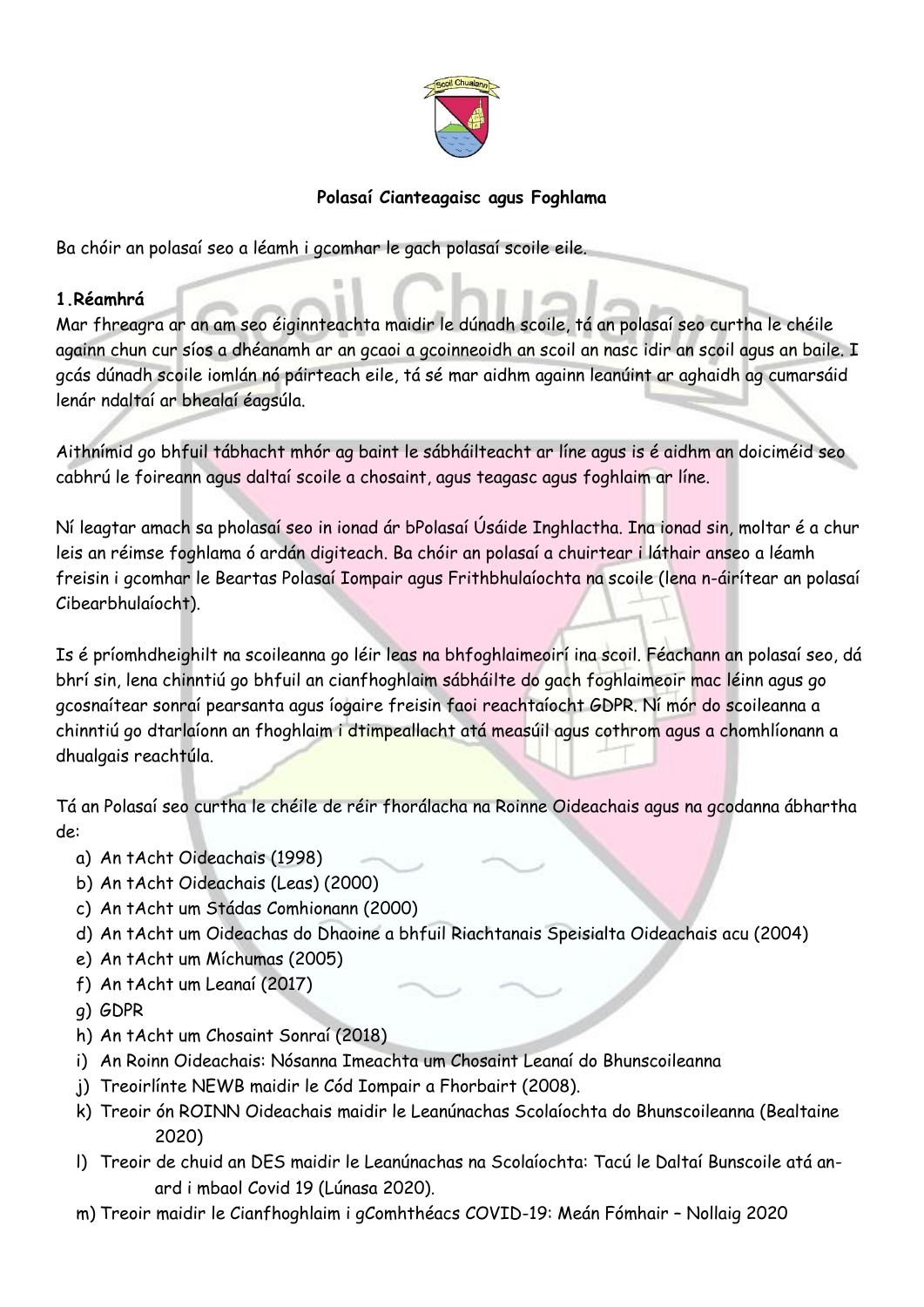**Is doiciméad oibre é seo. De réir mar a leanaimid orainn ag iniúchadh roghanna atá ar fáil chun tacú le cianfhoghlaim, déanfar an doiciméad a nuashonrú dá réir sin.**

## **2. Comhthéacs**

Tá an teagasc agus an Fhoghlaim ag athrú i gcónaí, go háirithe, de réir mar a bhogaimid níos doimhne isteach sa 21ú haois. Cuireann forbairtí ET(IT) deiseanna iontacha ar fáil dúinn go léir mar fhoghlaimeoirí agus múinteoirí. Ní raibh scóip níos mó riamh ann chun foghlaim ag baint úsáide as teicneolaíocht agus leanann sé ar aghaidh ag athrú an chaidrimh foghlama idir múinteoirí agus daltaí. Ciallaíonn dul chun cinn sa teicneolaíocht gur féidir tascanna a sheachadadh go cianda agus go dtugann rochtain níos fearr ar fhaisnéis ar an idirlíon na deiseanna foghlama a bheidh ar siúl faoi threoir fhaireach agus ghairmiúil an mhúinteora. Mar sin féin, cibé an bhfuil leanbh á stiúradh go cianda nó trí thimpeallacht thraidisiúnta seomra ranga, tá sé an-tábhachtach go bhfuil a fhios ag gach comhpháirtí go dtarlaíonn malartú foghlama idir mac léinn agus múinteoir, bíodh sé sa bhaile nó sa scoil, go bhfuil feidhm ag na rialacha reachtúla céanna i.e. Cód Iompair Dhearfach na scoile agus go bhfuil feidhm ag beartais uile na scoile.

Aithnímid go bhfuil comhoibriú ar líne riachtanach don chianfhoghlaim agus go bhfuil teaghlaigh i bhfabhar deiseanna méadaithe chun an nasc idir an scoil agus an baile a choinneáil. Úsáideann Scoil Chualann uirlisí éagsúla atá cairdiúil don leanbh, uirlisí ar líne, a chabhraíonn le teagasc agus foghlaim níos éifeachtaí a chur ar fáil, agus ag an am céanna cumarsáid níos fearr a chumasú idir an fhoireann, teaghlaigh agus mic léinn.

# **3. Treoirlínte maidir le dea-chumarsáid ar líne i Scoil Chualann**

- 1. Níor cheart pictiúir ná taifeadtaí a ghlacadh in imthosca ar bith.
- 2. Táthar ag súil go n-iompróidh an fhoireann, teaghlaigh agus mic léinn ar bhealach cuí, sábháilte, measúil agus comhchineáil ar líne.
- 3. Tá sé de dhualgas ar thuismitheoirí/caomhnóirí maoirseacht a dhéanamh ar leanaí agus iad ag obair ar líne agus a chinntiú go bhfuil aon ábhar a chuirtear faoi bhráid a múinteoir cuí.
- 4. Déanfaidh baill foirne cumarsáid le daltaí agus lena dteaghlaigh trí Sheomra Ranga Google, ríomhphost, teileafón.
- 5. Is chun críocha oideachais a bheidh aon chineál cumarsáide leictreonach agus ceadófar cumarsáid le teaghlaigh.
- 6. Cuirfidh mic léinn agus baill foirne in iúl ag baint úsáide as uirlisí atá ceadaithe ag an scoil agus ar tugadh fógra do thuismitheoirí (Google Classroom, Google Meet agus ríomhphoist scoile)
- 7. Gheofar cead tuismitheora sula mbunófar dalta ar fhóram cumarsáide.
- 8. I gcás glaonna Google Meet, tá cead tuismitheora intuigthe, mar go gcuirfear an nasc chuig glao físe in iúl trí sheoladh ríomhphoist an tuismitheora/an chaomhnóra. Go bunúsach, de bhua an dalta logáil isteach ar an nglao, glactar leis mar chead.
- 9. Ar chúiseanna slándála, cuirfear pasfhocail ar fáil do theaghlaigh, nuair is infheidhme.
- 10.Ní féidir le Scoil Chualann freagracht a ghlacadh as slándáil ardáin ar líne, i gcás ina gcuirtear i mbaol iad. Úsáidfidh Scoil Chualann ardáin ar líne chun cumarsáid a dhéanamh agus nascadh le teaghlaigh/daltaí. Cuimseoidh ár 'Plean Cianteagail agus Foghlama' meascán d'obair shannta, ceachtanna réamhthaifeadta (Seomra Ranga Google) agus seisiúin bheo ghearra (Meet).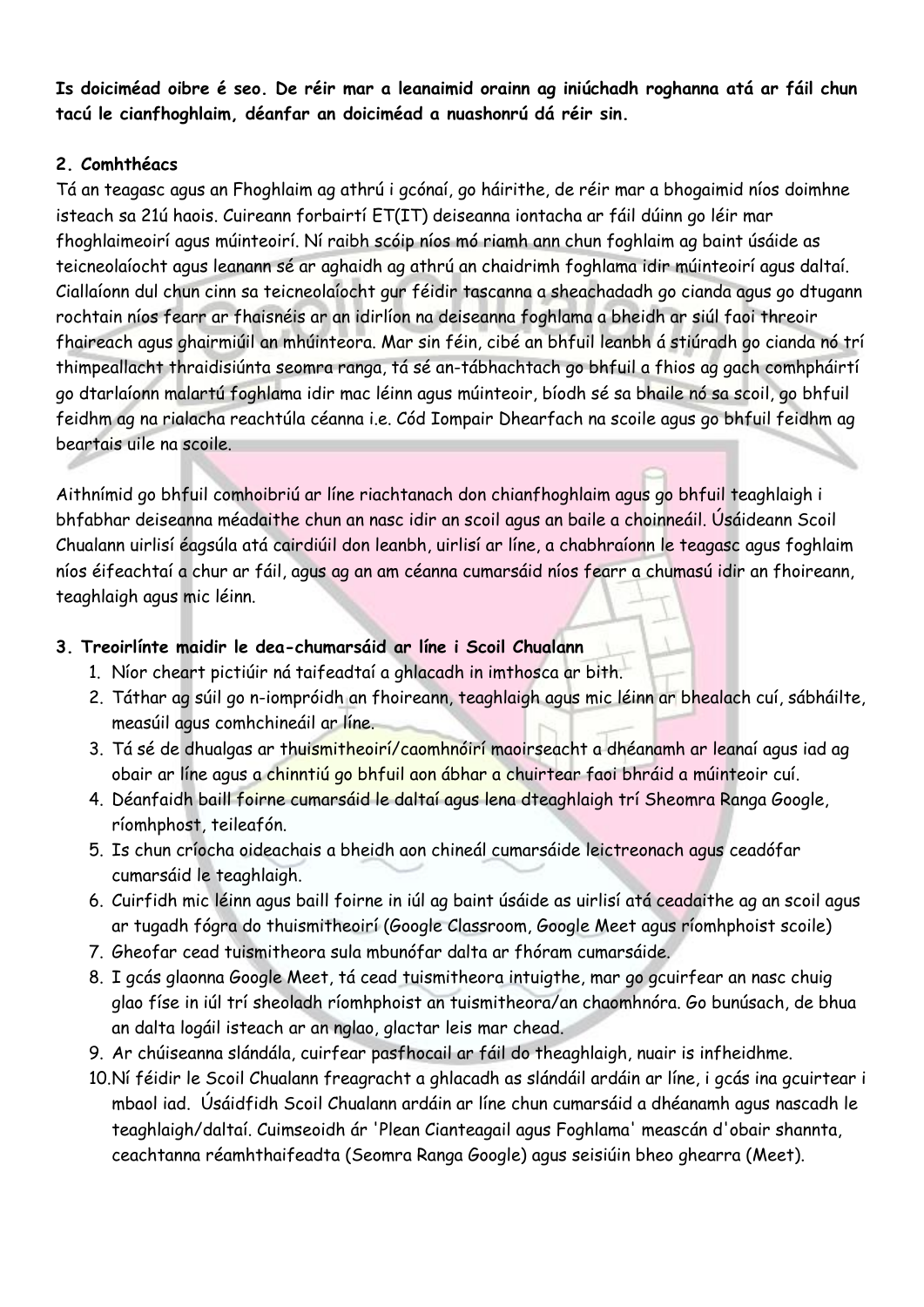#### **4. Na meáin a úsáidfidh an scoil:**

**Seomra Ranga Google** - Is ardán ar líne é Google Classroom a úsáidtear lenár ndaltaí go léir. Tá rochtain air ó Naíonáin Shóisearacha go rang 6 trí sheoltaí ríomhphoist na dtuismitheoirí. Nuair a dhéantar rochtain air, cuireann sé ar chumas ár ndaltaí ceangal a dhéanamh lena bhfillteán oibre agus ceadaíonn sé rochtain ar a múinteoir nuair is gá. Is féidir lenár múinteoirí aiseolas a chur ar fáil agus cumarsáid a dhéanamh le daltaí trí Sheomra Ranga Google. Is féidir roinnt ceachtanna a réamhthaifeadadh agus a uaslódáil ar Google Classroom. Glactar leis go bhfuil cead ann mar go ndéantar rochtain air trí sheoltaí ríomhphoist na gcaomhnóirí/na dtuismitheoirí. Cuirfidh múinteoirí obair ar phost do dhaltaí gach lá ar Sheomra Ranga Google. **Google Meet** - Is ardán físchomhdhála é Google Meet a chuirfidh ar chumas múinteoirí, foirne agus daltaí ceangal a dhéanamh trí nasc beo. Is féidir le múinteoirí ceangal a dhéanamh le daltaí ag baint úsáide as Cruinniú réamhshocraithe.

#### **5. Rialacha do dhaltaí a úsáideann cumarsáid ar líne**

#### **Chun foghlaim/obair a chur isteach:**

- 1. Cuir isteach obair agus pictiúir atá oiriúnach féach ar do chuid oibre sula seolfaidh tú é.
- 2. Bain úsáid as focail chineál agus chairdiúil.
- 3. Ní mór tuairimí agus ceisteanna a chuirtear le sruth Rang Google a bheith cuí, measúil agus gaolmhar leis an ábhar atá i gceist.

## **Le haghaidh glaonna físe / Meet:**

- 1. Cuimhnigh a chinntiú go dtéann tú isteach i ngach 'Bualadh le d'ainm teaghlaigh' a úsáid.
- 2. Ní cheadaítear pictiúir ná taifeadtaí den ghlao físe.
- 3. Cuimhnigh ar ár rialacha scoile tá siad fós i bhfeidhm, fiú ar líne.
- 4. Cumraigh do ghléas i spás ciúin, gan aon seachráin sa chúlra.
- 5. Bí ar an bhfíseán le do mhicreafón muted ina dtost.
- 6. Ardaigh do lámh roimh labhairt, díreach mar a dhéanfá sa rang.
- 7. Má tá an deis agat labhairt, labhair i do ghnáthghuth, ag baint úsáide as focail cineálta agus cairdiúil.
- 8. Taispeáin meas trí éisteacht le daoine eile agus iad ag labhairt.
- 9. Cinntigh go bhfuil tú gléasta go cuí don ghlao físe.
- 10. Bí in am socraigh meabhrúchán má chuidíonn sé.
- 11. Bain sult as! Ná déan dearmad a tonn haló do gach duine nuair a théann tú isteach!

#### **6. Treoirlínte do thuismitheoirí agus do chaomhnóirí**

- 1. Tá sé de fhreagracht ar thuismitheoirí agus ar chaomhnóirí a chinntiú go ndéantar maoirseacht ar dhaltaí agus iad ag obair ar líne.
- 2. Seiceáil ar an obair a sheolann daltaí chuig a múinteoir, ag cinntiú go bhfuil sé cuí.
- 3. Lean ar aghaidh ag athbhreithniú bearta sábháilteachta ar líne le daltaí.

# **Le haghaidh glaonna físe / Google Meet**

- 1. Níor cheart pictiúir ná taifeadtaí a ghlacadh in imthosca ar bith.
- 2. Cinntigh go bhfuil an seoladh ríomhphoist ceart ag an scoil chun cuireadh a thabhairt duit páirt a ghlacadh in aipeanna agus i gcruinnithe.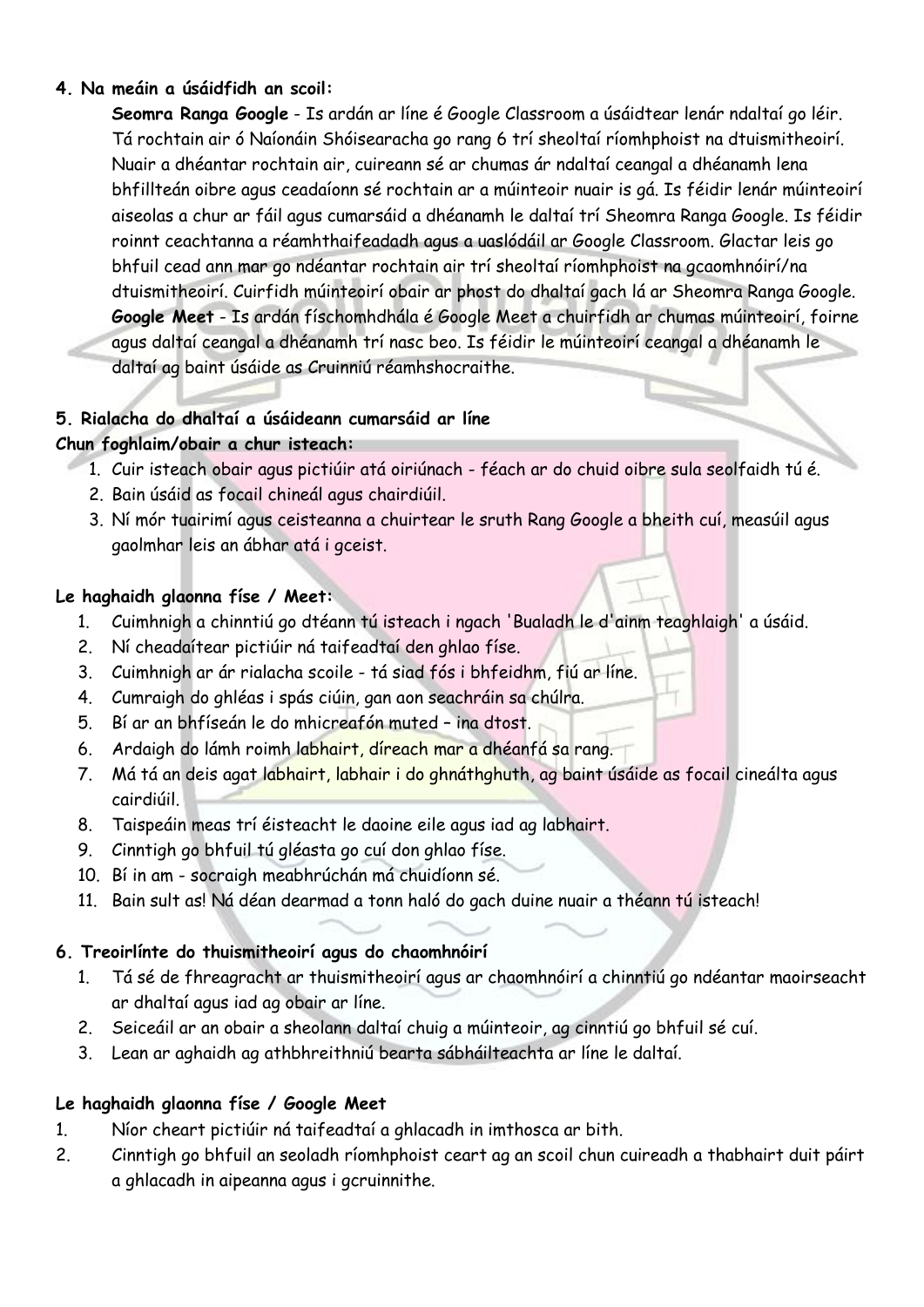- 3. Is é príomhchuspóir glao físe nasc sóisialta a choinneáil idir foireann na scoile agus daltaí. Spreag daltaí éisteacht agus taitneamh a bhaint as an taithí.
- 4. Bí ar an eolas gur féidir leat a fheiceáil agus a chloisteáil nuair a bhíonn tú ag glacadh páirte i nglaonna físeáin grúpa, is féidir leat a fheiceáil agus a chloisteáil mura bhfuil tú muted nó má tá tú faoi mhíchumas do cheamara.
- 5. Rachaidh tú isteach i seomra feithimh nuair a bheidh an cód le haghaidh Glao Meet iontráilte. Tabhair faoi deara nach nglacfaidh foireann na scoile ach le húsáideoirí isteach sa ghlao físe más féidir leat a aithint leis an ainm taispeána ar do chuntas Google. (i.e. Ainm Teaghlaigh)
- 6. Cinntigh go bhfuil do leanbh in am le haghaidh glao físe sceidealta nó go bhféadfar iad a ghlasáil amach. Iarr ort dul isteach sa ghlao Meet thart ar chúig nóiméad roimh an am tosaithe sceidealta.
- 7. Bí cinnte go gcuireann tú aithne ar do leanbh leis na bogearraí roimh ré. Le haghaidh físeáin go háirithe, taispeáin dóibh conas a mute / unmute agus cas an ceamara ar / as.
- 8. Ba chóir rannpháirtithe sa ghlao a chóiriú go cuí.
- 9. Ba chóir cúlra/seomra cuí a roghnú don ghlao físe.
- 10. Le haghaidh tuilleadh eolais ar GDPR agus Google Meet, tabhair cuairt ar: **cloud.google.com/security/privacy policies.google.com/privacy?hl=en-US**

**Tá sé tábhachtach a thabhairt faoi deara go gcuirfear deireadh leis an modh cumarsáide seo mar thoradh ar aon sárú ar na treoirlínte thuas. D'fhéadfadh sé go mbainfí duine láithreach as cruinniú nó go gcuirfí deireadh láithreach le sárú.**

# **7. Prótacail Teagaisc agus Foghlama Iargúlta do Dhaltaí**

- 1. Seiceáil obair shannta gach lá
- 2. Ní fhéadfar cumarsáid a dhéanamh ach amháin le linn gnáthuaireanta scoile
- 3. Beidh feidhm ag an ngnáthfhéilire scoile
- 4. Baineann na polasaithe scoile seo a leanas le cianteagasc agus foghlaim:
	- a) Cód Iompair
	- b) Beartas Frithbhulaíochta
	- c) Beartas Úsáide Inghlactha
- 5 Leanfaidh an dea-chleachtas teagaisc agus foghlama de bheith i bhfeidhm, agus táthar ag súil go gcuirfidh na daltaí gach tasc i láthair ar ard a gcumas agus in am, nuair is féidir sa chás seo pandéim seo.

# **8. Prótacail Teagaisc agus Foghlama Iargúlta do Thuismitheoirí**

- 1. Iarraimid ar thuismitheoirí/caomhnóirí a chinntiú go gcloítear le prótacail do mhic léinn.
- 2. Seiceáil isteach ar obair scoile a linbh ar bhonn laethúil agus labhairt lena leanbh faoin obair atá á sannadh.
- 3. Tá sláinte agus folláine gach duine fíorthábhachtach. D'fhéadfadh cúinsí athrú d'aon duine againn gan choinne, múinteoirí nó tuismitheoirí, mar sin coinnigh an scolaíocht i bpeirspictíocht agus ná lig d'aon ní a bhaineann le scoil cur isteach ar do leanbh go diúltach. Is tusa príomhoideoir do linbh agus déanann tú na glaonna sin.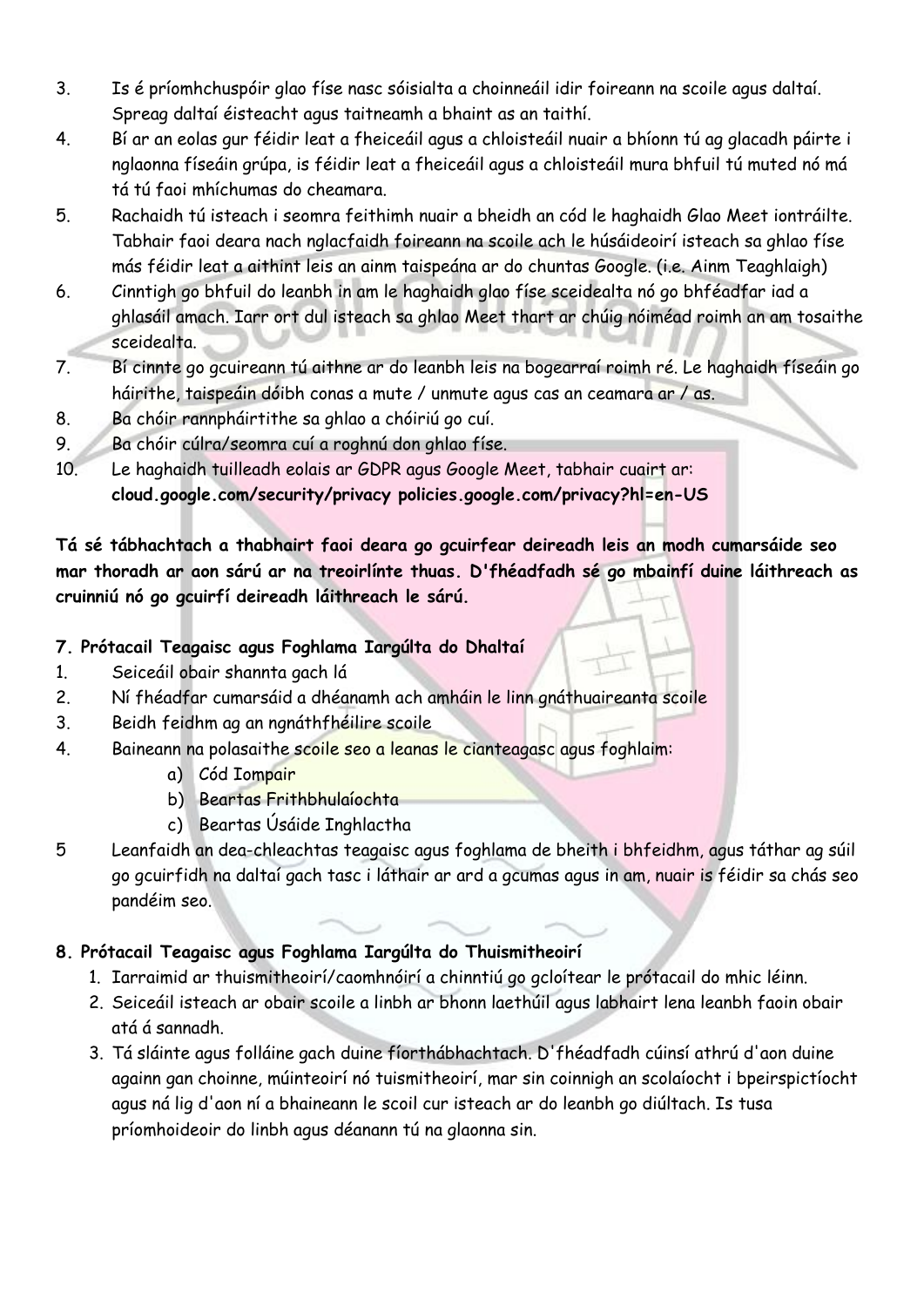## **9. Prótacail Teagaisc agus Foghlama Iargúlta do Mhúinteoirí agus do CRS**

- 1. Seiceáil obair uaslódáilte gach seachtain
- 2. Ní fhéadfar cumarsáid a dhéanamh ach amháin le linn gnáthuaireanta scoile
- 3. Beidh feidhm ag an ngnáthfhéilire scoile
- 4. Baineann na polasaithe scoile seo a leanas le cianteagasc agus foghlaim:
	- a. Beartas um Chosaint Leanaí
	- b. Beartas Cosanta Sonraí
- 5. Leanfaidh an dea-chleachtas teagaisc agus foghlama ar aghaidh ag cur i bhfeidhm le daltaí a bhfuiltear ag súil leis go gcuirfidh siad gach tasc i láthair ar feadh a gcumas agus in am, nuair is féidir.

# **10.Soláthar Cianteagail agus Foghlama go sonrach do na cásanna seo a leanas a bhaineann le Covid-19**

Cuirfear soláthar oideachais ar fáil do gach leanbh eile a dtugann a ndochtúir ginearálta nó Sláinte Poiblí FSS iad féin-leithlisiú, soláthar oideachais mar seo a leanas:

- 1. Leanaí atá ag aonrú sa bhaile ar theagasc óna dochtúir ginearálta mar gheall ar chás deimhnithe laistigh dá dteaghlach féin/dlúth-theagmháil lasmuigh den scoil (tréimhse leithlise 14 lá). Má iarradh ar dhalta aonair féin-leithlisiú a dhéanamh, beidh fillteán oibre ullmhaithe don dalta a athbhreithníonn obair na míosa seo. Déanfaidh an rang agus an múinteoir tacaíochta é seo a nuashonrú go rialta.
	- 2. POD Scoile (grúpa sé) a threoraigh Sláinte Pubic FSS chun féin-leithlisiú. Cuirfidh an múinteoir Tacaíochta foghlaim ar líne ar fáil.
	- 3. Boilgeog scoile (aicme iomlán) a threoraigh FSS Public Health chun féin-leithlisiú (tréimhse leithlise 14 lá). Cuirfidh an rang agus an múinteoir tacaíochta foghlaim ar líne ar fáil.
	- 4. Dúnadh iomlán na scoile mar a ordaíonn FSS Public Health (cuirfidh Sláinte Phoiblí in iúl do mhúinteoirí) rachaidh múinteoirí i dteagmháil le daltaí, ag baint úsáide as cur chuige cumaiscthe ceachtanna réamhthaifeadta, Seomra Ranga Google agus roinnt teagmhála ar Meets.

**Tabhair faoi deara go bhfuil an staid reatha sách sreabhach agus d'fhéadfadh na cúinsí seo a bheith éagsúil i rith na bliana.** 

#### **11. Achoimre**

- 1. Déan an méid is féidir leat, laistigh de do chúinsí. Déan dearmad faoi leabhair agus leabhair oibre a leanúint lasmuigh den obair atá leagtha síos ag múinteoirí faoi láthair.
- 2. Ní bheidh aon obair scoile socraithe le haghaidh dúnadh/laethanta saoire scoile pleanáilte. Ní bheidh aon idirghníomhaíocht ar Sheomra Ranga Google le linn na n-amanna seo
- 3. Coinnigh ar an eolas faoi phostálacha ar ríomhphost / téacs is é ár bpríomh-mhodh cumarsáide.
- 4. Iarraimid ar thuismitheoirí/caomhnóirí, ar mhic léinn agus ar mhúinteoirí a chinntiú go gcloítear le prótacail i gcónaí.
- 5. Má tá tú fós chun ceangal le haon cheann de na hardáin ar líne, le do thoil é sin a dhéanamh. Má tá deacrachtaí agat, seol ríomhphost chuig an scoil agus cabhróimid leat ar bhealach ar bith gur féidir linn agus téigh i dteagmháil leis an scoil le haon cheist eile a d'fhéadfadh a bheith agat.